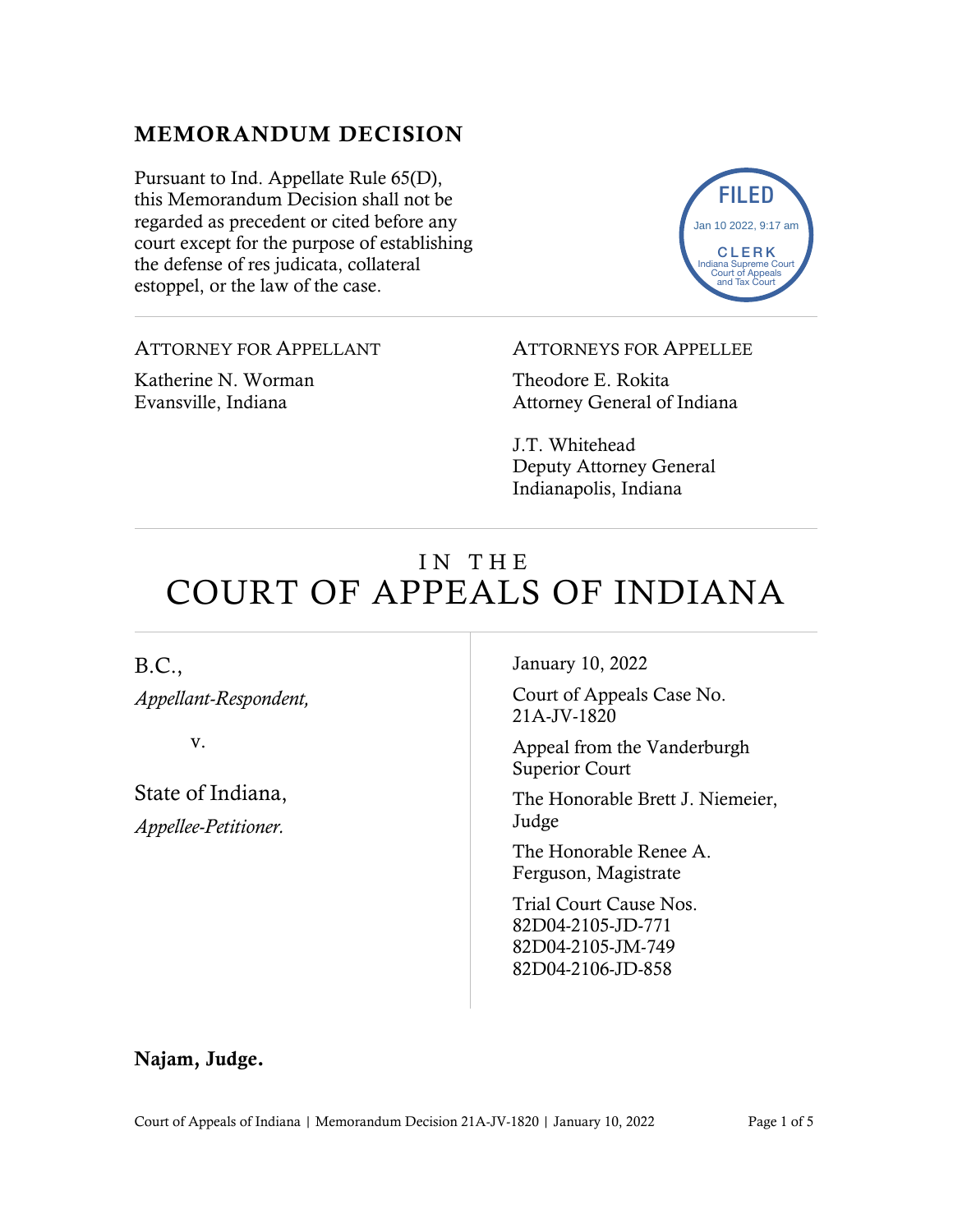## Statement of the Case

- [1] B.C. appeals the juvenile court's award of wardship over him to the Indiana Department of Correction ("DOC"). B.C. presents a single issue for our review, namely, whether the juvenile court abused its discretion when it placed him with the DOC.
- [2] We affirm.

## Facts and Procedural History

- [3] On April 2, 2021, B.C. and three other individuals broke into the home of Brett Schaefer and stole some of his property. As a result, officers detained B.C., and he was placed at the Youth Care Center ("YCC"). Upon his admission to the YCC, B.C. tested positive for marijuana. *See* Tr. at 6. On May 15, B.C. struck N.C., a resident of the YCC. And, on May 26, B.C. struck, G.S., another resident of the YCC. As a result, G.S. suffered a seizure that lasted several minutes. *See* Appellant's App. Vol. 2 at 123.
- [4] Thereafter, the State filed petitions alleging B.C. to be a delinquent because he had committed burglary, as a Level 4 felony if committed by an adult; theft, as a Class A misdemeanor, if committed by an adult; and battery, as a Class A misdemeanor if committed by an adult, based on his offense against G.S. At a hearing on July 2, B.C. admitted to the allegations contained in the petition.<sup>[1](#page-1-0)</sup>

Court of Appeals of Indiana | Memorandum Decision 21A-JV-1820 | January 10, 2022 Page 2 of 5

<span id="page-1-0"></span> $<sup>1</sup>$  In its dispositional order, the court also stated that B.C. had admitted to a second count of battery, as a</sup> Class A misdemeanor if committed by an adult, for his actions against N.C. Appellant's App. Vol. 2 at 27.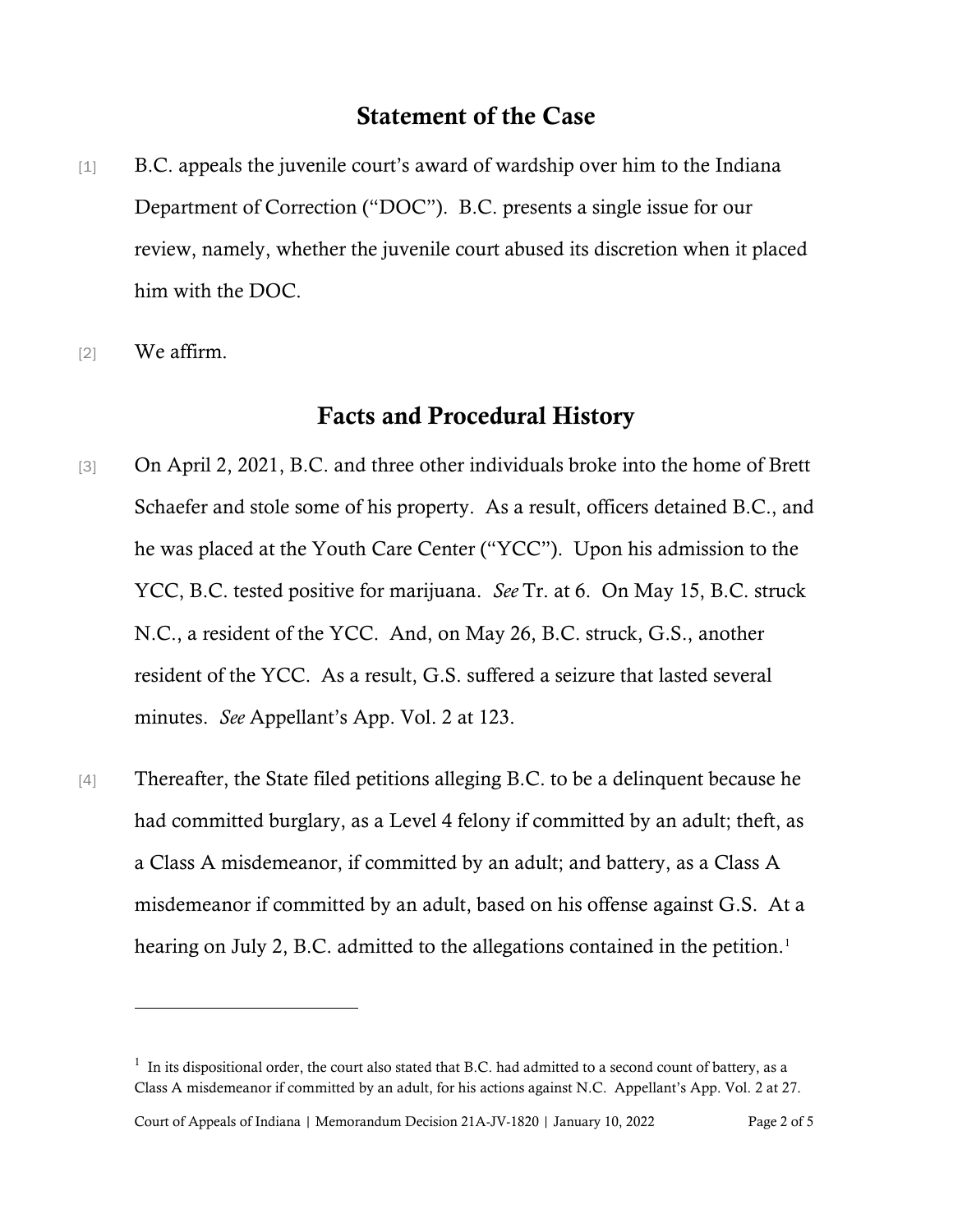At a sentencing hearing, the court noted that B.C. had battered two juveniles while placed at the YCC. And the court found one of the batteries to be "especially egregious" as it caused the victim to have a seizure and require ongoing medical care. Tr. at 24. Accordingly, the court found that B.C. "would not be appropriate for a less restrictive placement," and placed him under the wardship of the DOC. This appeal ensued.

## Discussion and Decision

[5] B.C. contends that the trial court abused its discretion when it ordered him to be committed to the DOC rather than a less restrictive setting. As the Indiana Supreme Court has explained:

> The specific disposition of a delinquent is within the juvenile court's discretion, to be guided by the following considerations: the safety of the community, the best interests of the child, the least restrictive alternative, family autonomy and life, freedom of the child, and the freedom and participation of the parent, guardian, or custodian. We reverse only for an abuse of discretion, namely a decision that is clearly against the logic and effect of the facts and circumstances before the court, or the reasonable, probable, and actual deductions to be drawn therefrom.

And, at a hearing, B.C. admitted to having struck N.C. However, the record on appeal does not contain a copy of the petition alleging B.C. to be a delinquent for having committed that offense. B.C. makes no argument on appeal that the trial court's dispositional order is incorrect.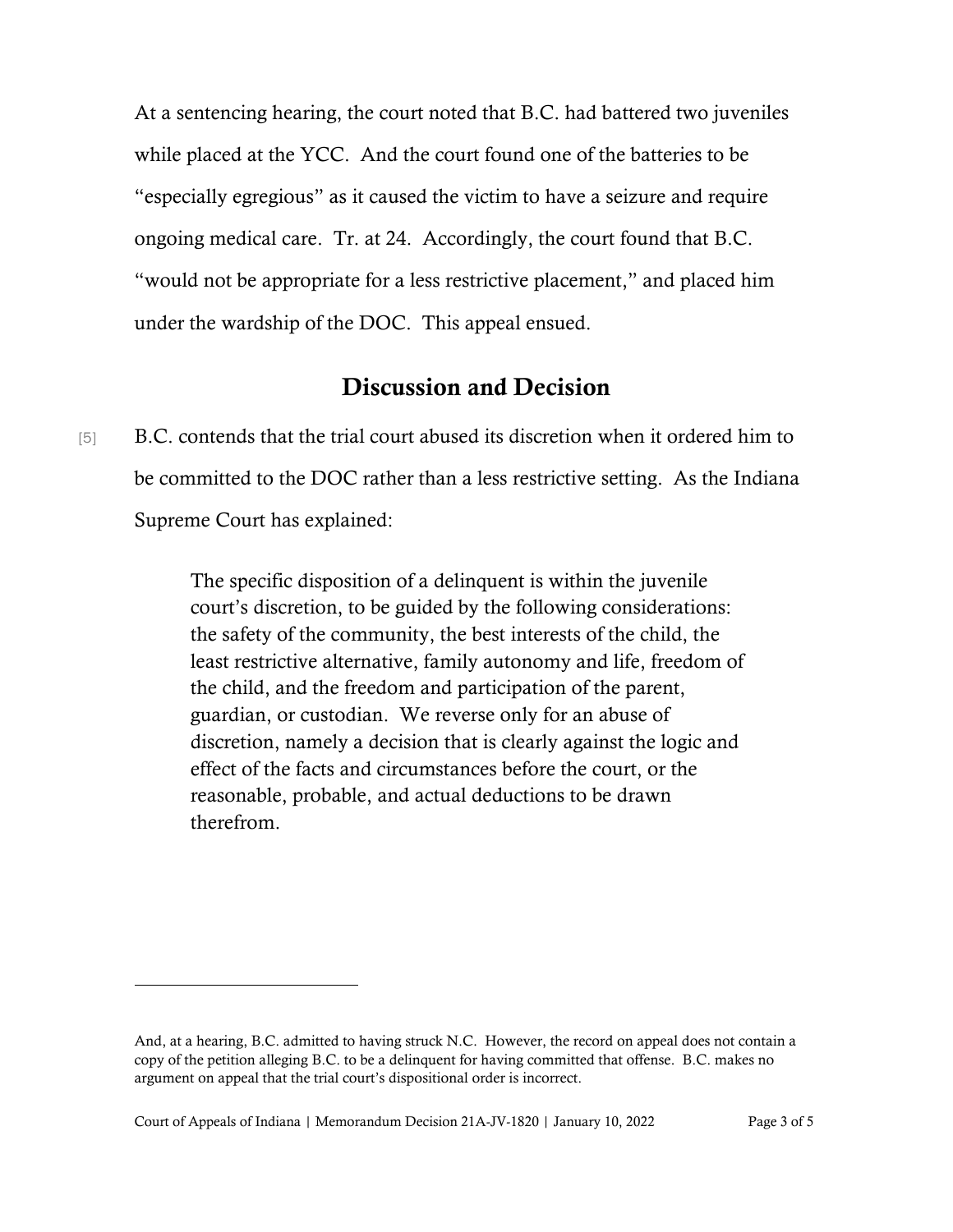*K.S. v. State*, 849 N.E.2d 538, 544 (Ind. 2006) (citations and quotation marks omitted).

- [6] On appeal, B.C. contends that the court abused its discretion when it placed him under the wardship of the DOC because there are "special circumstances" surrounding his life. Appellant's Br. at 9. Specifically, he asserts that he has "a history of being homeless" but has had a stable residence for a year, that he has a "learning disability and emotional disability," and that he "needs help in learning to deal with stressors and different coping mechanisms." *Id*. at 9-10. In addition, he maintains that his offenses "do not equate to a sustained period of criminal conduct." *Id*. at 10.
- [7] However, as the trial court found out, B.C. "is beyond the control" of his parents. Appellant's App. Vol. 2 at 28. And the record is clear that the court gave B.C. numerous opportunities at less-restrictive placements. Indeed, prior to the instant offenses, B.C. had had five referrals to the juvenile court. First, in June 2018, B.C. received a referral for a battery charge, but the prosecutor chose not to file charges. *See* Appellant's App. Vol. 2 at 38. Then, in September 2018, B.C. received a second referral for a battery charge, for which B.C. received a lecture and was then released. In April 2019, B.C. received a referral for a theft charge, and the court sentenced him to time served. Also in April 2019, B.C. received a referral for battery, and the court again sentenced him to time served. And in April 2020, B.C. received another referral for battery. But the court continued to offer B.C. a less restrictive placement and sentenced him to thirty days in the YCC.